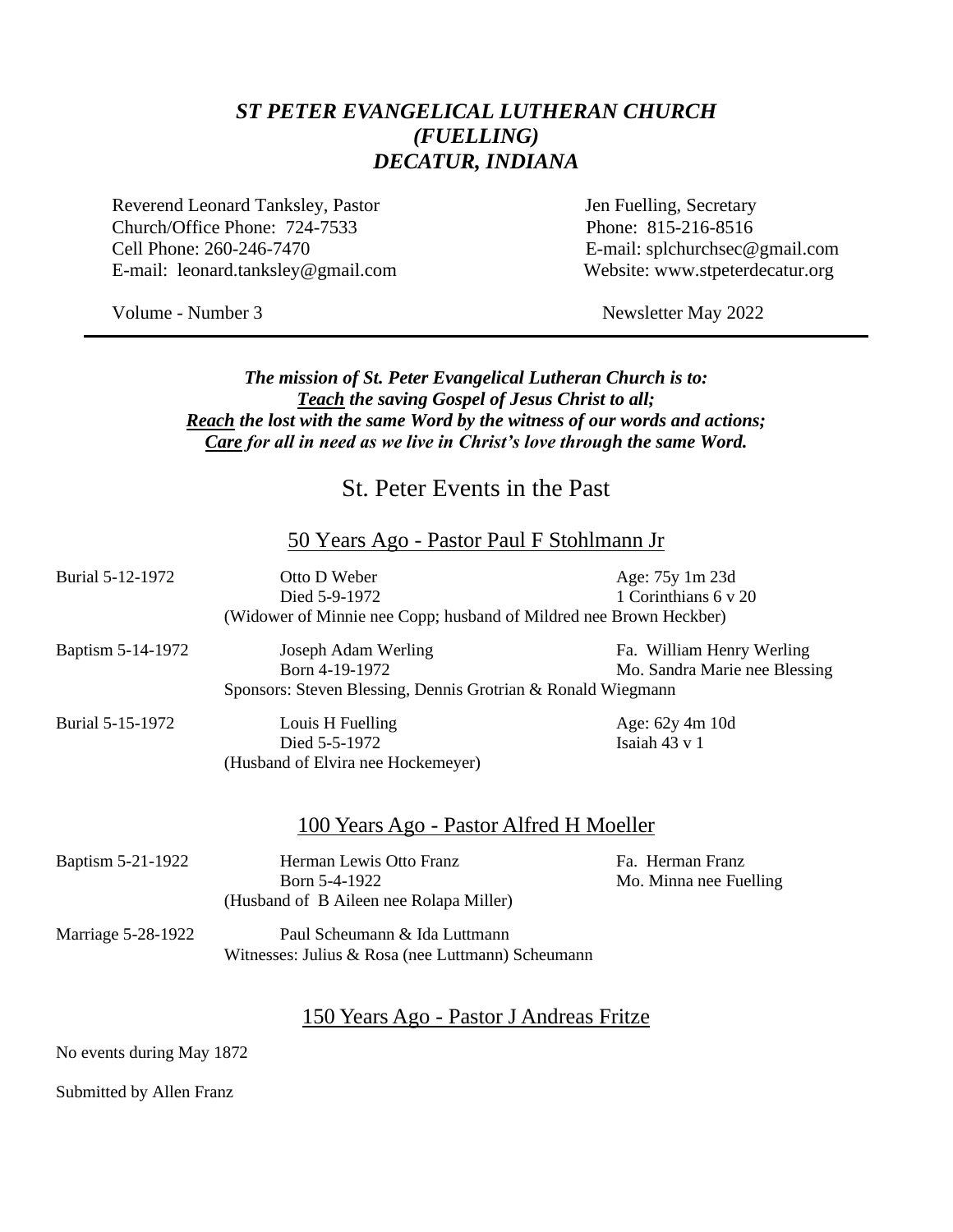#### **ANNOUNCEMENTS**

#### *THE JUNE NEWSLETTER DEADLINE* is Monday, May 16th .

*CHURCH DIRECTORY:* Please email, call, text, or leave a note in my box in the Narthex with any updates on name changes, phone number, e mail addresses, or addresses. I am hoping to print the updated directory in June or July. Thank you for your help!

*THANK YOU* to everyone for your prayers, cards, phone calls and visits during our recuperation time. Also, thank you for all the help at home and for the delicious food. We appreciated it all so much. Jim & Becky Fuelling

*SPI SPRING MUSICAL* will occur on Friday, May 13<sup>th</sup> at 7pm in the SPI Gymnasium.

*ORGAN RECITAL:* St. Peter Fuelling Ev. Lutheran Church will be hosting an Organ Recital on May 22, 2022. Mark the date on your calendars- more details will follow. A brunch will be held from 10am-12:30pm with the recital at 1:00pm.

#### **About the Seminary Food Co-Op**

The Food Co-Op is located at the Fort Wayne Seminary and is available to all Seminary students. Students register and volunteer time to use this privilege and is available at no cost . Many students report that 75-85% of their grocery needs are met from the Co-Op. The Co-Op items are restricted to grocery items purchases and meats(beef, chicken and pork) processed by local meat lockers. The Co-Op is set up with shelves, freezers and coolers.

#### **What's Next**

St, Peter continues to be blessed with many Seminary students so starting in the month of May we would like to collect items to donate to the Food Co-OP.

What better way to start our donation journey then with the first meal of the day - a **Breakfast** theme. Following is a suggestion list but is not limited to these items:

#### **Breakfast Bag**

*Suggestions:* Cereal Oatmeal Pop Tarts Breakfast Bars Hot Chocolate Juice Muffin Mix Pancake Mix Syrup Coffee/Tea Canned Fruits Applesauce

A container will be located in the back of Church for you to place your donations. At the end of the month items will be delivered to the Seminary Food Bank.

If you have any questions please feel free to contact Bruce and/or Brenda Scherer.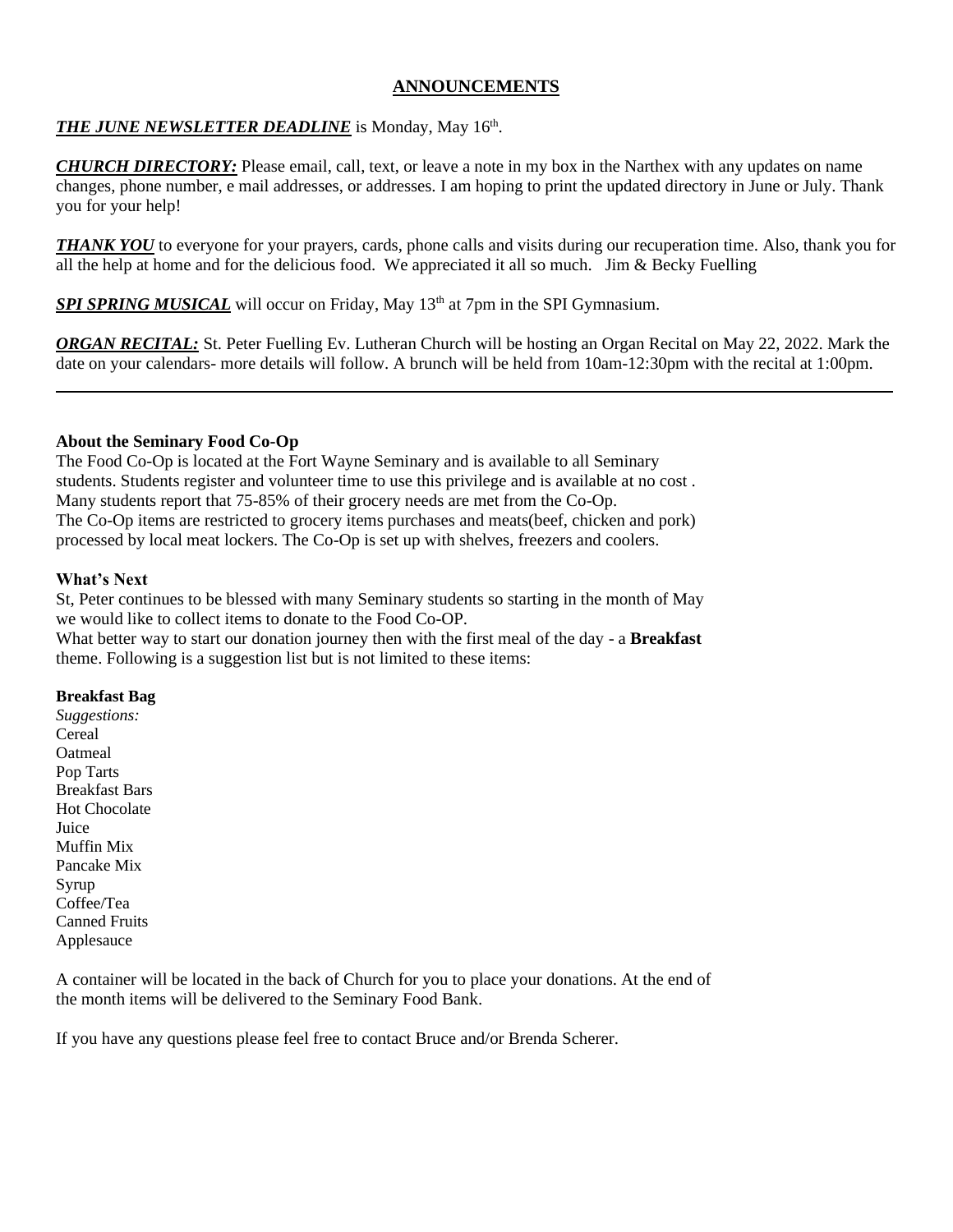# Happy Birthday and Anniversary to All Celebrating in May

# **May Birthdays**

- 2 Lori Sprunger 18 Keith Scherer<br>
3 Haley Katz 18 Dan Will
- 
- 
- 
- 7 Corey Cochran 20 Josh Franz
- 
- 
- 
- 
- 
- 
- 18 Michael Linder 31 Erica May
- 
- 3 Haley Katz 18 Dan Will
- 3 Laura Franz 18 Rhonda Zimmerman<br>5 Jason May 18 Nathan Maldeney
	- **Jason May** 18 Nathan Maldeney
		-
- 12 Lori Matthews 21 Matt Bischoff
- 12 Adam Will 22 Dave Bischoff
- 15 M. Jane Sipe 25 Katie Burke
- 16 Dale Busick 28 Caitlyn Mishler
- 18 Monica Suman 30 Herb Banning Jr.
- 18 Justin Kukelhan 30 Matthew Ellenberger
	-

# **May Anniversaries**

May 4, 2019 May 27, 1988

Zeke and Kari Schultz Eric & Leesa Fuelling

May 16, 1987 May 28, 1960 Henry Kevin & Lori Lee Dale & Leanne Busick

May 27, 1967 May 29, 1965 Fred & Becky Fuelling Ron & Marge Franz

May 18, 2001 May 28, 1983 John & Jessica Penrod Steve & Katherine Fuelling

May 24, 1980 May 28, 2016 Matt & Pat Braun Matthew & Jacqueline Rumschlag

May 25, 1996 May 28, 2011 Jon & Jody Hurst Bubba & Kiri Braun

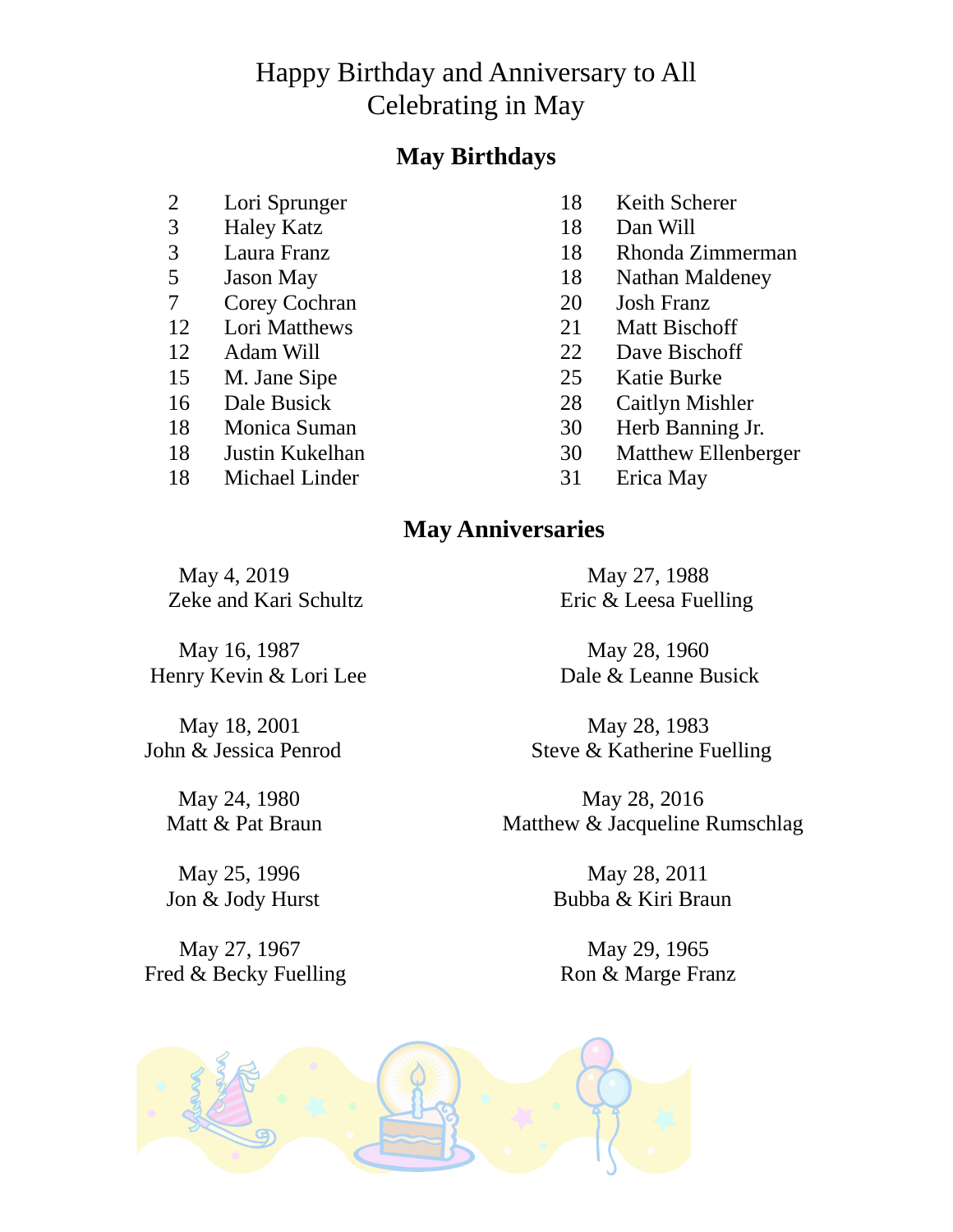May 2022

Altar Guild-Lori Conrad and Bonnie Crosby

| Sun                                                                                                                | <b>Mon</b>                                           | Tue                                             | Wed                                                    | ᄅ                                                                                                                  | Ë                                                                     | Sat                                  |
|--------------------------------------------------------------------------------------------------------------------|------------------------------------------------------|-------------------------------------------------|--------------------------------------------------------|--------------------------------------------------------------------------------------------------------------------|-----------------------------------------------------------------------|--------------------------------------|
| Study/Sunday School<br>Communion; Bible<br>Service of Holy<br>9:00am Divine                                        | $\mathcal{L}$                                        | 3                                               | 10:00am Bible Study                                    | 9:30 Pastors' Study<br>9:00 am Quilting<br>Group, at Bingen<br>5                                                   | 6                                                                     | THE YEAR BASH<br>SPI PTL END OF<br>L |
| Service; Bible Study /<br>9:00am Divine<br>Sunday School<br>8                                                      | 7:00pm SPI Board of<br><b>Education Meeting</b><br>Q | 7:00pm Elders Meet<br>07                        | 10:00am Bible Study<br>$\overline{I}$                  | DAY OF SCHOOL<br>SPI PREK3 LAST<br>129:00 am Quilting<br>9:30 Pastors' Study<br>Group, at Bingen                   | DAY OF SCHOOL<br>SPI PREK4 LAST<br>7:00pm SPI Spring<br>Musical<br>13 | 14                                   |
| SPI 5-8 Kids Sing at<br>Study/Sunday School<br>Communion ; Bible<br>159:00am Divine<br>Immanuel<br>Service of Holy | NEWSLETTER<br><b>DEADLINE</b><br>JUNE<br>16          | <b>Grade Graduation</b><br>7:00pm SPI 8th<br>17 | 10:00am Bible Study<br>18                              | 9:30 Pastors' Study<br>9:00 am Quilting<br>Group, at Bingen<br>19                                                  | $\overline{\mathcal{C}}$                                              | $\overline{21}$                      |
| 1:00pm Organ Recital<br>229:00am Divine<br>10:00am Brunch<br>at St. Peter<br>Service                               | 23                                                   | 24                                              | SPI LAST DAY OF<br>10:00am Bible Study<br>SCHOOL<br>25 | Service w/Holy Com-<br>269:00 am Quilting<br>9:30 Pastors' Study<br>7:00pm Ascension<br>Group, at Bingen<br>munion | 27                                                                    | 28                                   |
| Communion; Bible<br>Service of Holy<br>9:00am Divine<br>Study<br>29                                                | 30                                                   | $\tilde{\mathcal{E}}$                           |                                                        |                                                                                                                    |                                                                       |                                      |